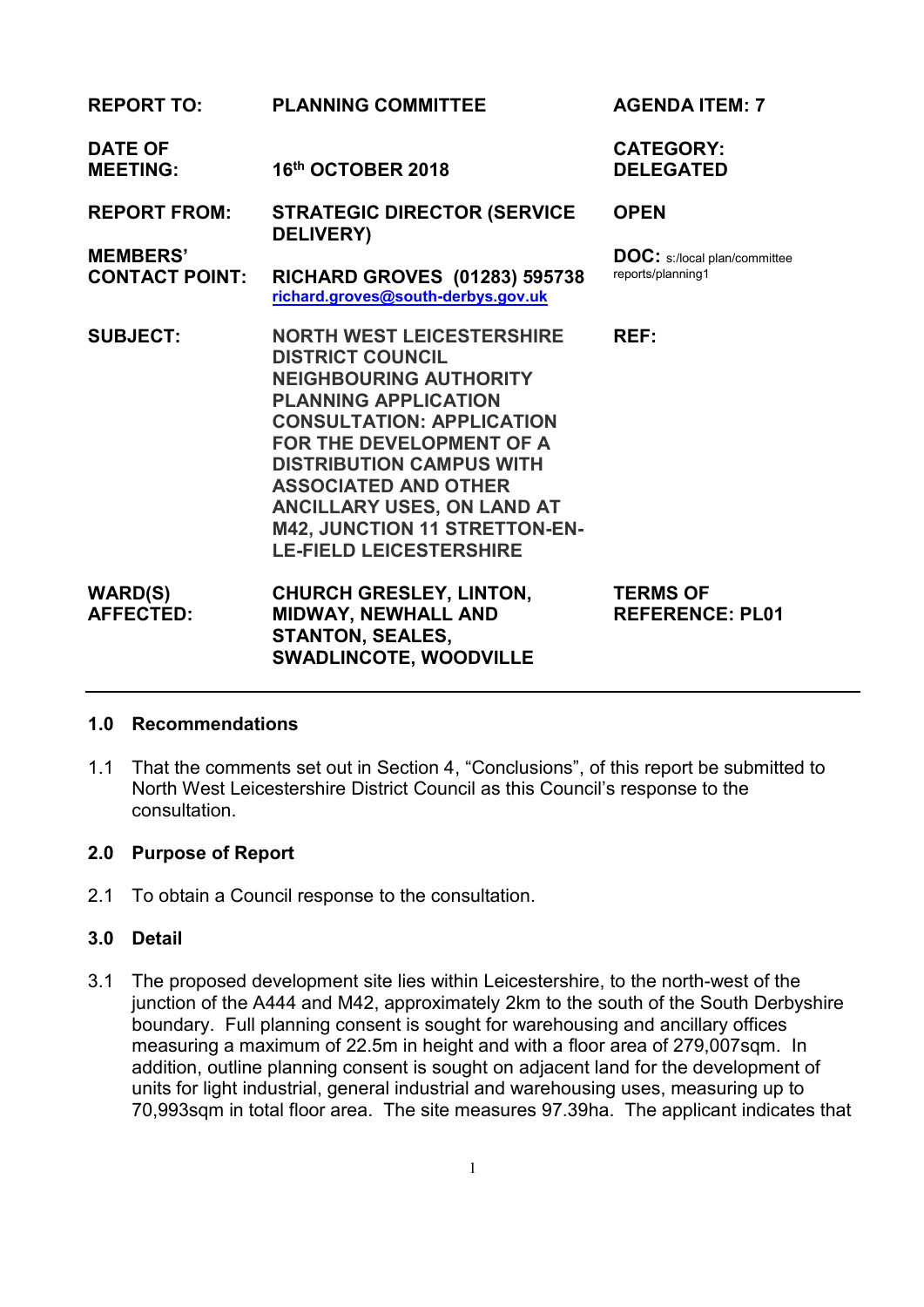if construction were to begin in 2019, the site could be operational by 2021. It is anticipated that the site would operate 24 hours per day.

### Transport Impacts

3.2 Along the A444 Acresford Road, which continues northward to pass through South Derbyshire, the development is forecast to generate 1518 vehicle movements over a 24 hour period, 19 of which would be by heavy goods vehicles (HGVs). The percentage increase in traffic flow along this route as a result of the development would be 11.6% in 2021 and 10.6% in 2031. The Transport Assessment (TA) indicates that the reduction in the increase between 2021 and 2031 is due to background growth in traffic volumes over that period in relation to the traffic volumes anticipated to be generated by the proposed development. The TA concludes that each of the roads considered within the assessment operates within capacity threshold levels for future years and that there will be no material impact on junction operation during peak periods as a result of the development proposals.

|  | Overseal during the am and pm peak periods. These are set out in the table below. |  |                |                                                   |  |  |
|--|-----------------------------------------------------------------------------------|--|----------------|---------------------------------------------------|--|--|
|  |                                                                                   |  | <b>AM Peak</b> | <b>PM Peak</b>                                    |  |  |
|  |                                                                                   |  |                | Without   With   Change   Without   With   Change |  |  |

3.3 Derbyshire County Council has requested the extraction of peak traffic flow forecasts for

|                 |            |      | Dev | Dev |    | Dev | Dev |    |
|-----------------|------------|------|-----|-----|----|-----|-----|----|
| A444            | Northbound | 2021 | 577 | 582 | 5  | 885 | 909 | 24 |
| <b>Overseal</b> |            | 2031 | 620 | 621 |    | 939 | 955 | 16 |
|                 | Southbound | 2021 | 705 | 755 | 50 | 607 | 616 |    |
|                 |            | 2031 | 792 | 817 | 25 | 685 | 697 | 12 |
|                 |            |      |     |     |    |     |     |    |

3.4 According to the TA, the forecast shows fewer than 1 additional vehicle per minute travelling through Overseal during the peak period.

- 3.5 Institute of Environmental Management and Assessment (IEMA) Guidelines identify indicative levels of traffic and HGV flows at which point fear and intimidation of pedestrian traffic is considered to be notable. The Transport Assessment (TA) indicates that average traffic flow over an 18 hour day on the majority of road links resulting from the proposals is above this threshold, but the report indicates that existing footfall is low and that there are no footways on the majority of road links. It concludes that traffic will not be close to major pedestrian routes and does not consider that there will be a lack of protection, for example, caused by narrow pavement widths. The report also concludes that there will be only a minor effect on highway safety. Mitigation, in the form of a Travel Plan and a Construction Traffic Management Plan and highway infrastructure works in the vicinity of the site, are proposed to minimise adverse impacts.
- 3.6 The TA indicates that Swadlincote will be a key destination for trips from the application site (7.7% of the total). It proposes the submission of a Sustainable Access and Transport Strategy for approval by the Leicestershire County Council highway authority and North West Leicestershire District Council local planning authority, which would define a level of service of buses from two key locations (i.e. Burton / Swadlincote and Tamworth or Coalville/Measham) to provide up to 4 shift change services per day and two office time services. This could be provided by either a new service, reinforcement of an existing service or a site specific demand responsive method. However, it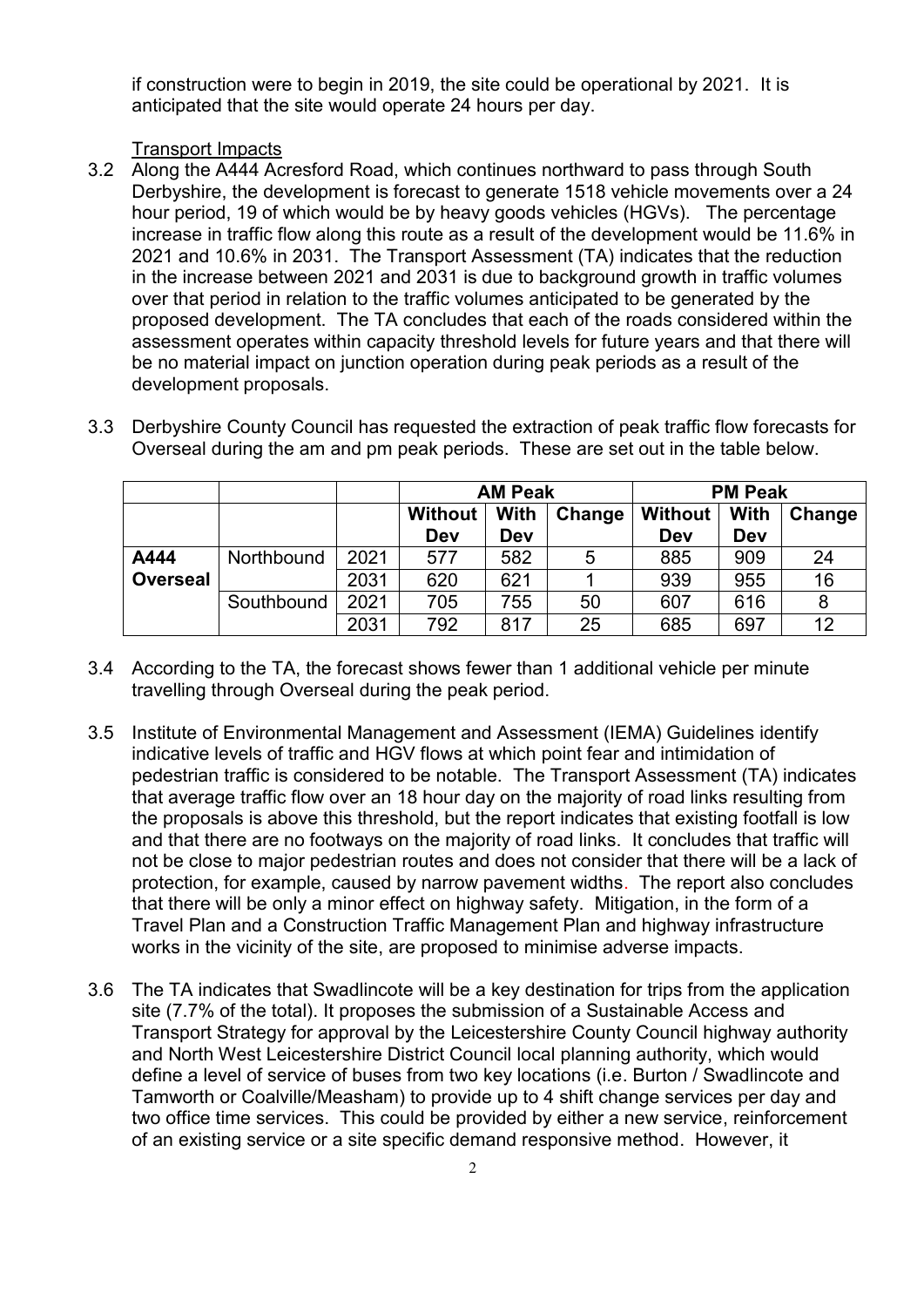considers that any future obligations should be structured to allow flexibility in regard to effective solutions for reducing car-based movements. It points out that shift start and finish times do not always coincide with traditional public transport services and that car sharing may therefore offer significant potential.

### Socio-Economic Effects

3.7 Socio-economic impacts are identified both for the local impact area, which includes the whole of South Derbyshire and other nearby local authority areas, and the wider impact area, which comprises the whole of the East and West Midlands. During the construction phase the development is forecast to support 815 net additional full time equivalent (FTE) jobs in the wider impact area, including 170 in the local impact area. Once operational it is forecast that the development could support a net additional 6454 FTE jobs in the wider impact area, including 3362 in the local impact area. The southern and eastern parishes of South Derbyshire, including the Swadlincote urban area, lie within a 30 minute drive time of the site and are therefore considered to fall within the employee catchment.

#### Drainage

3.8 The applicant proposes measures to protect water quality and therefore the integrity of the River Mease Special Area of Conservation (SAC).

#### Landscape and Visual Impacts

3.9 The Environmental Statement submitted with the planning application identifies no significant visual or landscape impacts within South Derbyshire, the northern extent of the "Zone of Theoretical Visibility" being within Leicestershire, approximately 1km from the district boundary. Although relatively open in terms of landform, views from the area to the north of the site are found to be significantly screened by existing development and vegetation.

## **4.0 Conclusions**

- 4.1 Whilst it is for Derbyshire County Council, as highway authority, to assess the methodology and conclusions in regard to the transport impacts and mitigation, it is considered that the TA pays insufficient regard to the implications of the development for pedestrians in settlements such as Overseal and Stanton. The A444 represents the main thoroughfare passing through the centre of both these settlements, with footways providing direct access to the local pub/bar in each, the primary school in Stanton and the main local shop in Overseal. The footway in Stanton, which provides access to the primary school and bar/restaurant, is quite narrow. The suggestion that traffic generated by the development will not pass close to major pedestrian routes and that there is no lack of protection as a consequence of narrow pavement widths is therefore incorrect and the document should be reviewed and amended accordingly.
- 4.2 The development is forecast to be a significant employment generator, particularly in areas lying within a short travel distance of the site, and is therefore likely to present new job opportunities for South Derbyshire residents. To minimise transport impacts, whilst providing access for those lacking the use of a car, it is considered essential that a bus service linking the Swadlincote urban area to the site be provided as a requirement of any planning consent.